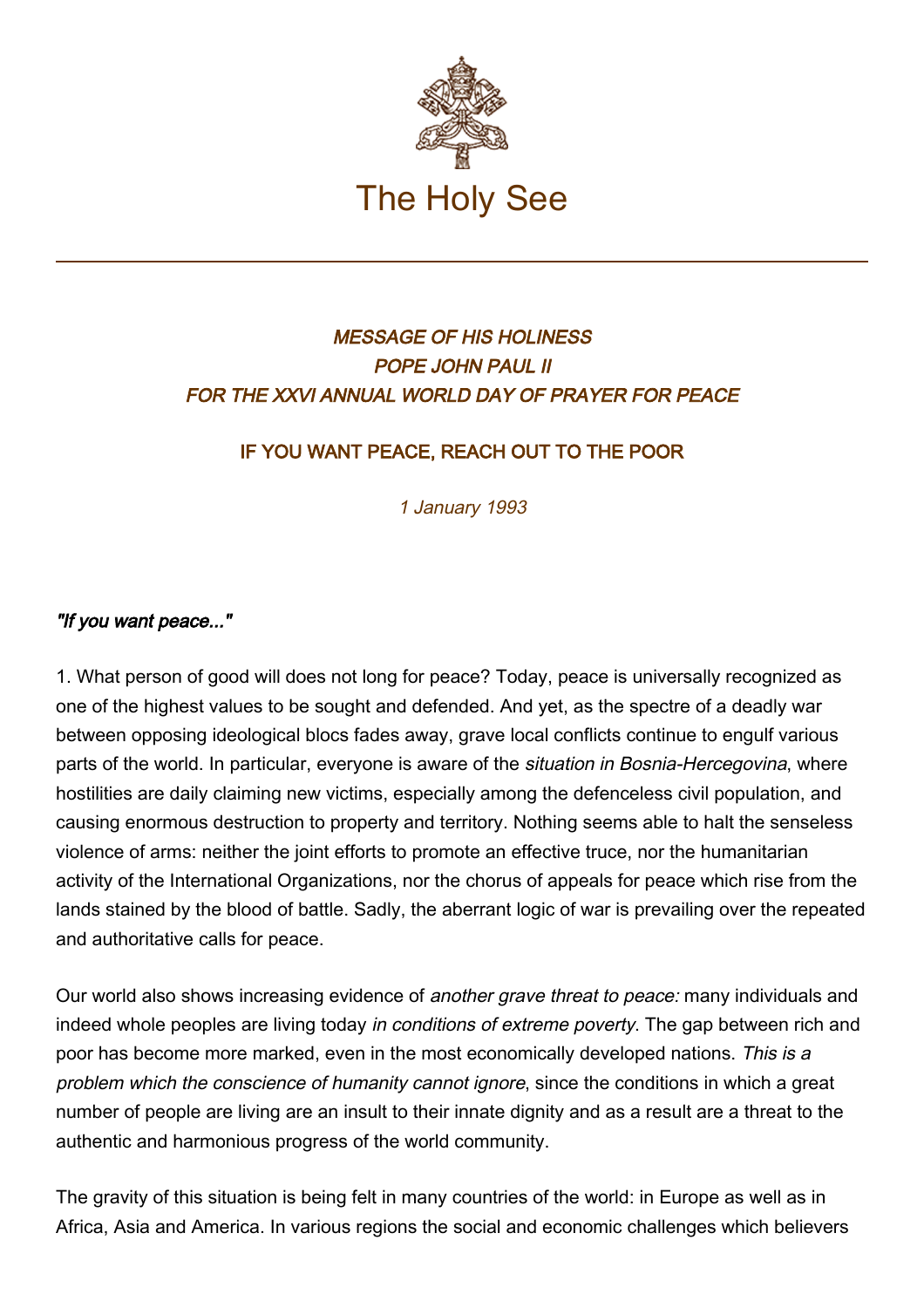and all people of good will have to face are many. Poverty and destitution, social differences and injustices, some of them even legalized, fratricidal conflicts and oppressive regimes — all of these appeal to the conscience of whole peoples in every part of the world.

The recent Conference of Latin American Bishops, held in Santo Domingo in October, carefully examined the situation in Latin America, and while urgently calling on Christians to undertake the task of the new evangelization earnestly invited the faithful and all those committed to justice and righteousness to serve the cause of man, without failing to take into account any of his deepest needs. The Bishops spoke of the great mission which must draw together the efforts of everyone: defence of the dignity of the person, commitment to a fair distribution of resources, the harmonious and united promotion of a society in which everyone feels welcomed and loved. It is apparent to all that these are the indispensable premises for building true peace.

To say "peace" is really to speak of much more than the simple absence of war. It is to postulate a condition of authentic respect for the dignity and rights of every human being, a condition enabling him to achieve complete fulfilment. The exploitation of the weak and the existence of distressing pockets of poverty and social inequality constitute so many delays and obstacles to the establishment of stable conditions for an authentic peace.

Poverty and peace: at the beginning of the New Year, I would like to invite everyone to reflect together on the many different links between these two realities.

In particular, I would like to call attention to the threat to peace posed by poverty, especially when it becomes destitution. There are millions of men, women and children suffering every day from hunger, insecurity and emargination. These situations constitute a grave affront to human dignity and contribute to social instability.

### The inhuman choice of war

2. At the present time, there exists yet another situation which is a source of poverty and destitution: the situation caused by war between nations and by conflicts within a given country. In the face of the tragedies which have caused and are still causing bloodshed, especially for ethnic reasons, in various regions of the world, I feel the duty to recall what I said in my Message for the 1981 World Day of Peace, the theme of which was: "To serve peace, respect freedom". At that time, I emphasized that the indispensable premise for building true peace is respect for the freedom and rights of other individuals and groups. Peace is obtained by promoting free peoples in a world of freedom. The appeal I made then is still valid today: "Respect for the freedom of peoples and nations is an integral part of peace. Wars continue to break out and destruction has fallen upon peoples and whole cultures because the sovereignty of a people or a nation was not respected. Every continent has seen and suffered from wars and struggles caused by one nation's attempts to limit another's autonomy" (n. 8).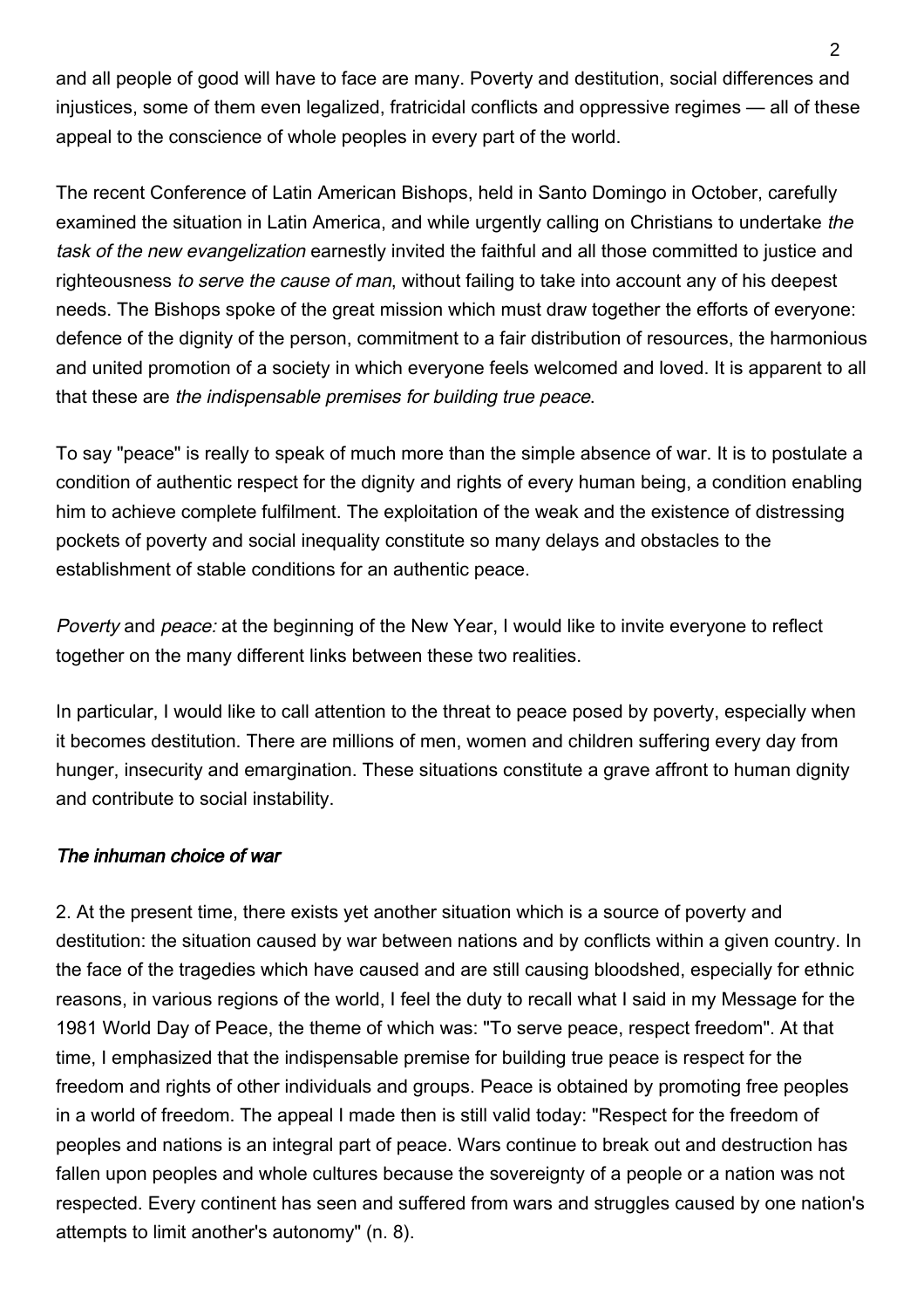I went on to say: "Without a willingness to respect the freedom of every people, nation and culture, and without a world-wide consensus on this subject, it will be difficult to create the conditions for peace.... This presupposes a conscious public commitment on the part of each nation and its government to renounce claims and designs injurious to other nations. In other words, it presupposes a refusal to accept any doctrine of national or cultural supremacy" (ibid., n. 9).

The consequences deriving from such a commitment are easy to see, also with regard to economic relations between States. To reject all temptations to secure economic dominance over other nations means to renounce a policy inspired by the prevailing criterion of profit, and to replace it with a policy guided by the criterion of solidarity towards all and especially towards the poorest.

### Poverty as a source of conflict

3. The number of people living in conditions of extreme poverty is enormous. I am thinking, for example, of the tragic situations in certain countries of Africa, Asia and Latin America. There exist vast groups, often whole sectors of the population, which find themselves on the margins of civil life within their own countries. Among them is a growing number of children who in order to survive can rely on nobody except themselves. Such a situation is not only an affront to human dignity but also represents a clear threat to peace. A State, whatever its political organization or economic system, remains fragile and unstable if it does not give constant attention to its weakest members and if it fails to do everything possible to ensure that at least their primary needs are satisfied.

The poorest countries' right to development imposes upon the developed countries a clear duty to come to their aid. The Second Vatican Council said in this regard: "Everyone has the right to have a part of the earth's goods that is sufficient for each and his or her dependents.... We are obliged to support the poor, and not just from our surplus" (Pastoral Constitution Gaudium et spes, n. 69). The Church's admonition is clear, and it is a faithful echo of the voice of Christ: earthly goods are meant for the whole human family and cannot be reserved for the exclusive benefit of a few (cf. Encyclical Letter Centesimus annus, nn. 31 and 37).

In the interest of the individual — and thus of peace — it is therefore urgently necessary to introduce into the mechanisms of the economy the necessary correctives which will enable those mechanisms to ensure a more just and equitable distribution of goods. By itself the rules of the market are not sufficient to accomplish this; society must accept its own responsibilities (cf. ibid., n. 48). It must do so by increasing its efforts, which are often already considerable, to eliminate the causes of poverty and their tragic consequences. No country by itself can succeed in such an undertaking. For this very reason it is necessary to work together, with that solidarity demanded by a world which has become ever more interdependent. To allow situations of extreme poverty to persist is to create social conditions ever more exposed to the threat of violence and conflict.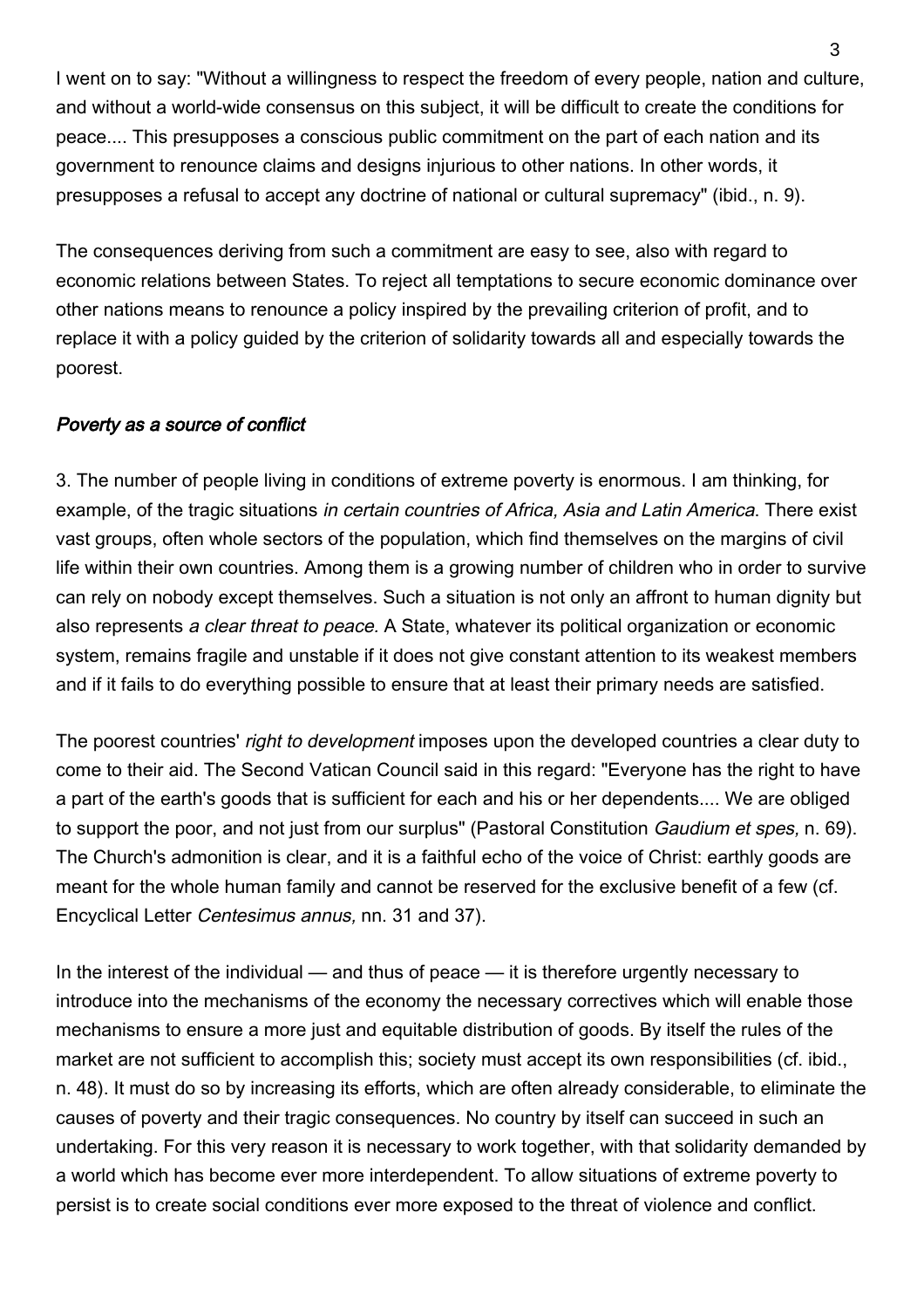All individuals and social groups have a right to live in conditions which enable them to provide for personal and family needs and to share in the life and progress of the local community. When this right is not recognized, it easily happens that the people concerned feel that they are victims of a structure which does not welcome them, and they react strongly. This is especially the case with young people, who, being deprived of adequate education and employment opportunities, are most exposed to the risk of being marginalized and exploited. Everybody is aware of the worldwide problem of unemployment, especially among the young, with the consequent impoverishment of an ever greater number of individuals and whole families. Moreover, unemployment is often the tragic result of the destruction of the economic infrastructure of a country affected by war or internal conflicts.

Here I would like to mention briefly a number of particularly disturbing problems which beset the poor and hence threaten peace.

First of all, there is the problem of foreign debt, which for some countries, and within them for the less well-off social strata, continues to be an intolerable burden, despite efforts made to lighten it by the international community, governments and financial institutions. Is it not the poorest groups in these countries which often have to bear the major burden of repayment? Such an unjust situation can open the door to growing resentment, to a sense of frustration and even desperation. In many cases the governments themselves share the widespread discomfort of their people, and this influences relations with other States. Perhaps the time has come to re-examine the problem of foreign debt and to give it the priority which it deserves. The conditions for total or partial repayment need to be reviewed, with an effort to find definitive solutions capable of fully absorbing the burdensome social consequences of adjustment programmes. Furthermore it will be necessary to act on the causes of indebtedness, by making the granting of aid conditional upon concrete commitments on the part of governments to reduce excessive or unnecessary expenditures — here one thinks particularly of expenditures on arms — and to guarantee that subsidies do in fact reach the needy.

Another grave problem is drugs. Sadly and tragically, everyone knows of their connection with violence and crime. Similarly, everyone knows that in some parts of the world, because of pressure from drug traffickers, it is precisely the very poor who cultivate the plants for drugproduction. The lavish profits promised — which in fact represent only a tiny part of the profits deriving from this cultivation — are a temptation difficult to resist by those who gain a markedly insufficient income from the production of traditional crops. The first thing to be done in order to help growers to overcome this situation is therefore to offer them adequate means to escape from their poverty.

A further problem stems from the situations of grave economic difficulty in some countries. These situations encourage *mass migrations* to more fortunate countries, in which there then arise tensions which disturb the social order. In order to respond to such reactions of xenophobic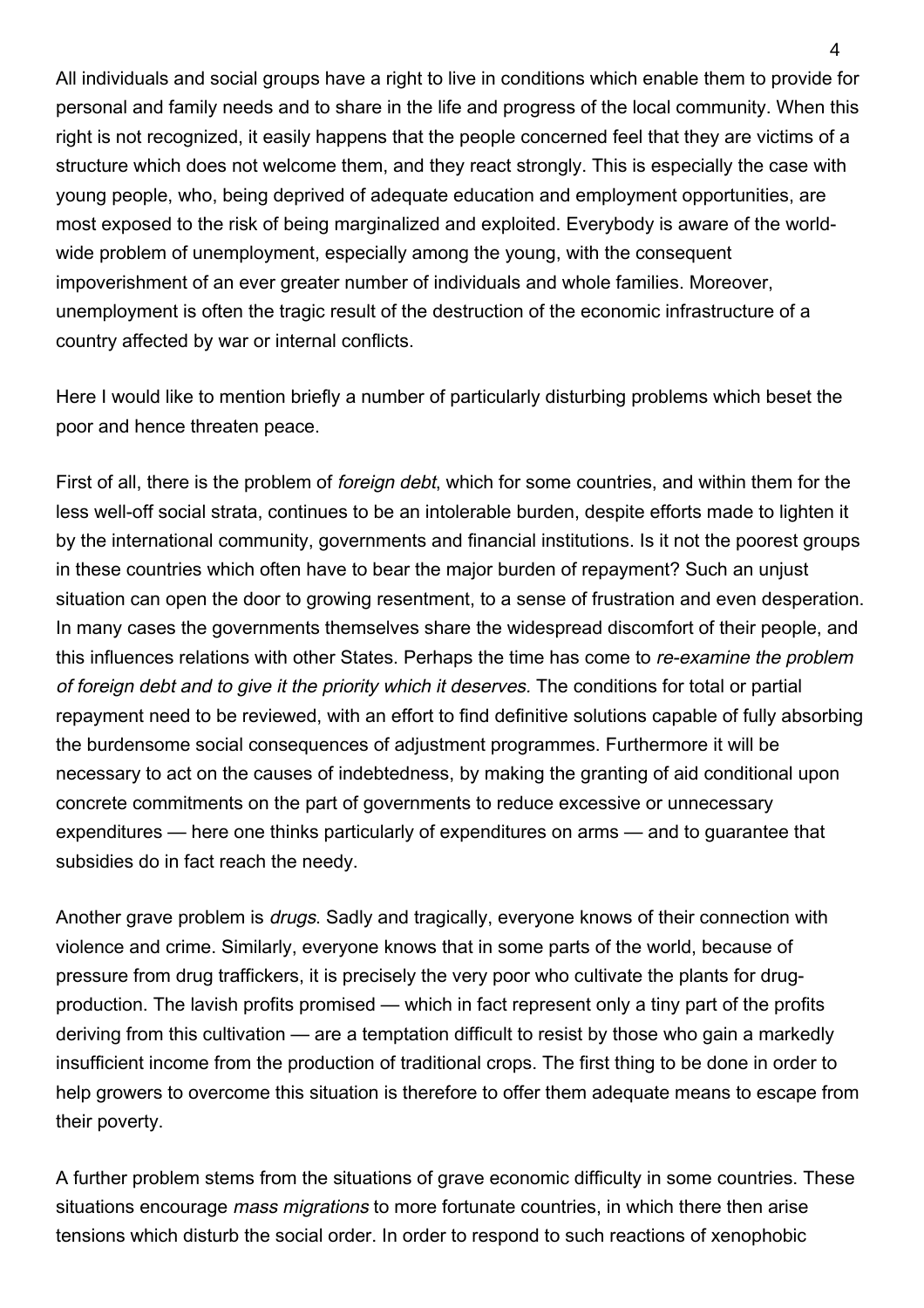violence, it is not enough simply to have recourse to provisional emergency measures. Rather, what is needed is to tackle the causes, by promoting through new forms of international solidarity the progress and development of the countries from which the migrant movements originate.

Destitution therefore is a hidden but real threat to peace. By impairing human dignity, it constitutes a serious attack on the value of life and strikes at the heart of the peaceful development of society.

### Poverty as a result of conflict

4. In recent years we have witnessed on almost every continent local wars and internal conflicts of savage intensity. Ethnic, tribal and racial violence has destroyed human lives, divided communities that previously lived together in peace and left in its wake anguish and feelings of hatred. Recourse to violence, in fact, aggravates existing tensions and creates new ones. Nothing is resolved by war; on the contrary, everything is placed in jeopardy by war. The results of this scourge are the suffering and death of innumerable individuals, the disintegration of human relations and the irreparable loss of an immense artistic and environmental patrimony. War worsens the sufferings of the poor; indeed, it creates new poor by destroying means of subsistence, homes and property, and by eating away at the very fabric of the social environment. Young people see their hopes for the future shattered and too often, as victims, they become irresponsible agents of conflict. Women, children, the elderly, the sick and the wounded are forced to flee and become refugees who have no possessions beyond what they can carry with them. Helpless and defenceless, they seek refuge in other countries or regions often as poor and turbulent as their own.

While acknowledging that the international and humanitarian organizations are doing much to alleviate the tragic fate of the victims of violence, I feel it is my duty to urge all people of good will to intensify their efforts. In some instances, in fact, the future of refugees depends entirely on the generosity of people who take them in - people who are as poor, if not poorer, than they are. It is only through the concern and cooperation of the international community that satisfactory solutions will be found.

After so many unnecessary massacres, it is in the final analysis of fundamental importance to recognize, once and for all, that war never helps the human community, that violence destroys and never builds up, that the wounds it causes remain long unhealed, and that as a result of conflicts the already grim condition of the poor deteriorates still further, and new forms of poverty appear. The disturbing spectacle of tragedies caused by war is before the eyes of world public opinion. May the distressing pictures quite recently transmitted by the media at least serve as an effective warning to all — individuals, societies and States — and remind everyone that money ought not to be used for war, nor for destroying and killing, but for defending the dignity of man, for improving his life and for building a truly open, free and harmonious society.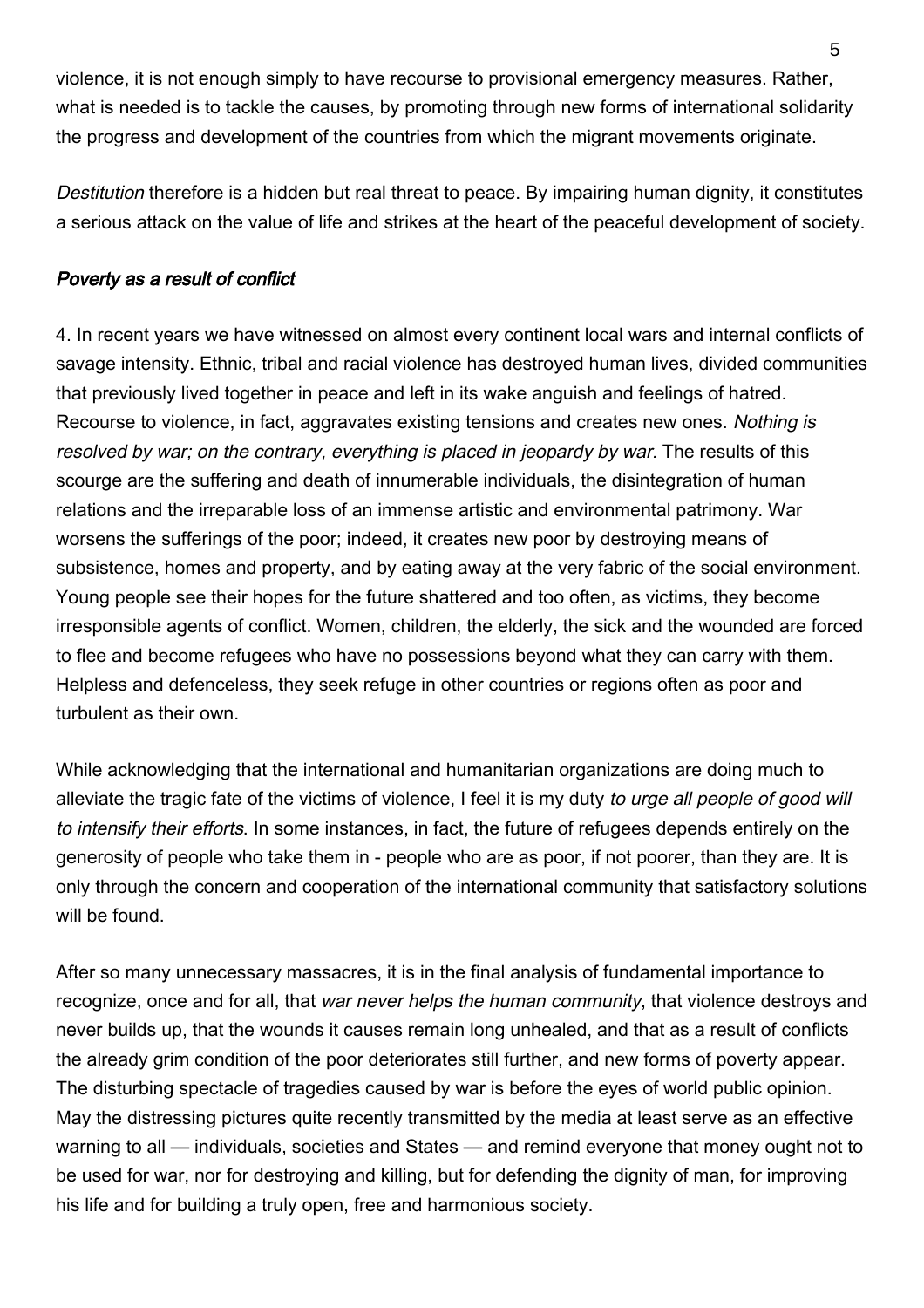#### A spirit of poverty as a source of peace

5. In today's industrialized countries people are dominated by the frenzied race for possessing material goods. The consumer society makes the gap separating rich from poor even more obvious, and the uncontrolled search for a comfortable life risks blinding people to the needs of others. In order to promote the social, cultural, spiritual and also economic welfare of all members of society, it is therefore absolutely essential to stem the unrestrained consumption of earthly goods and to control the creation of artificial needs. Moderation and simplicity ought to become the criteria of our daily lives. The quantity of goods consumed by a tiny fraction of the world population produces a demand greater than available resources. A reduction of this demand constitutes a first step in alleviating poverty, provided that it is accompanied by effective measures to guarantee a fair distribution of the world's wealth.

In this regard, the Gospel invites believers not to accumulate the goods of this passing world: "Do not lay up for yourselves treasures on earth, where moth and rust consume and where thieves break in and steal, but lay up for yourselves treasures in heaven" (Mt 6:19-20). This is a duty intrinsic to the Christian vocation, no less than the duty of working to overcome poverty; and it is also a very effective means for succeeding in this task.

Evangelical poverty is very different from socio-economic poverty. While the latter has harsh and often tragic characteristics, since it is experienced as a form of coercion, evangelical poverty is chosen freely by the person who intends in this way to respond to Christ's admonition: "Whoever of you does not renounce all that he has cannot be my disciple" (Lk 14:33).

Such evangelical poverty is the source of peace, since through it the individual can establish a proper relationship with God, with others and with creation. The life of the person who puts himself in this situation thus witnesses to humanity's absolute dependence on God who loves all creatures, and material goods come to be recognized for what they are: a gift of God for the good of all.

Evangelical poverty is something that transforms those who accept it. They cannot remain indifferent when faced with the suffering of the poor; indeed, they feel impelled to share actively with God his preferential love for them (cf. Encyclical Letter *Sollicitudo rei socialis*, n. 42). Those who are poor in the Gospel sense are ready to sacrifice their resources and their own selves so that others may live. Their one desire is to live in peace with everyone, offering to others the gift of Jesus' peace (cf. Jn 14:27).

The divine Master has taught us by his life and words the demanding features of this poverty which leads us to true freedom. He "who, though he was in the form of God, did not count equality with God a thing to be grasped but emptied himself, taking the form of a servant" (Phil 2:6-7). He was born in poverty; as a child he was forced to go into exile with his family in order to escape the